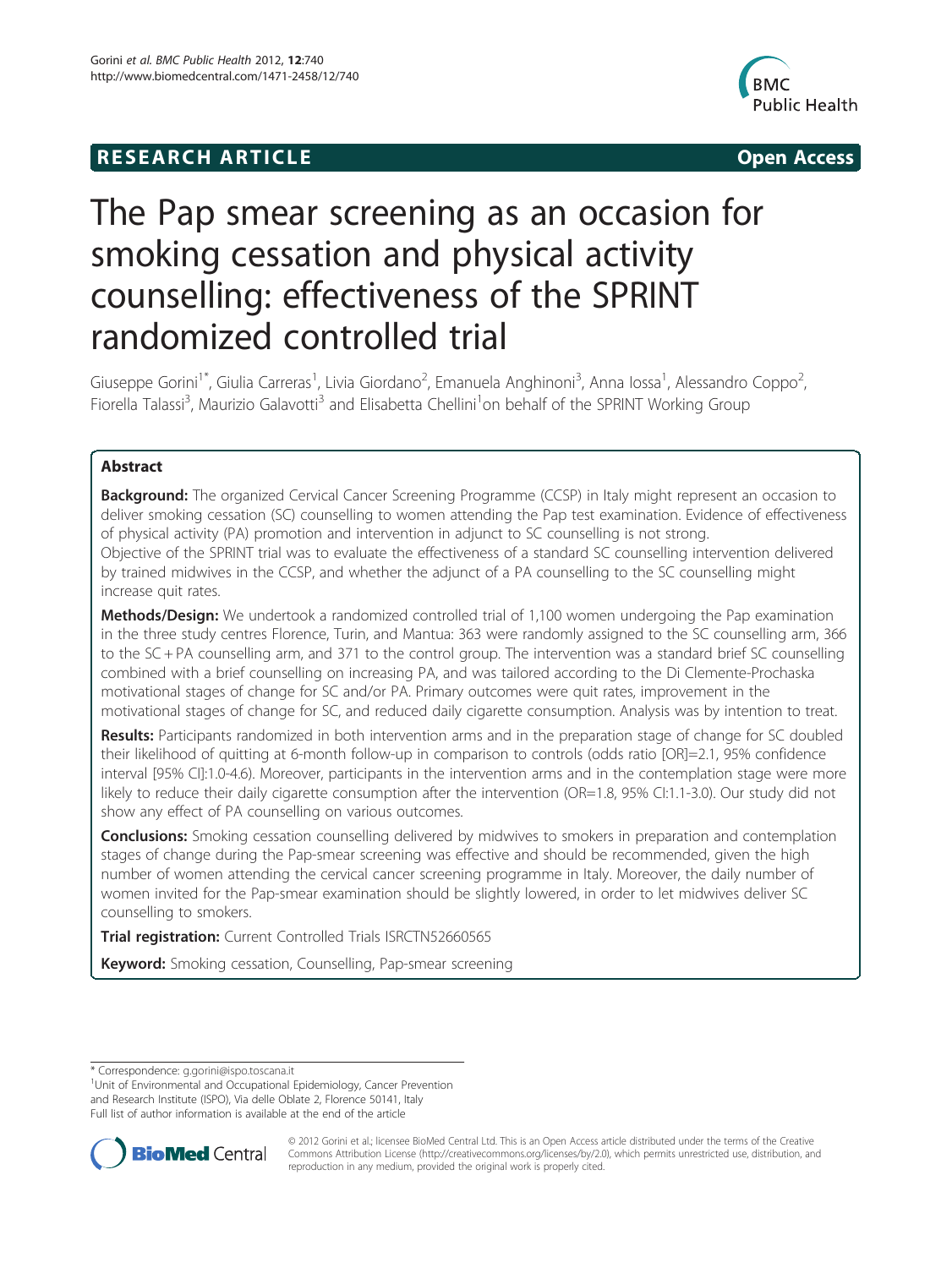## Background

Smoking is the leading cause of death and of many diseases for both men and women [[1\]](#page-5-0). Since 1980, smoking prevalence in women is stalling in Italy (from 19.2% in 1986 to 17.0% in 2009), in comparison to men [\[2\]](#page-5-0). Thus, as the Framework Convention on Tobacco Control suggested [\[3](#page-5-0)], there is a need for gender-specific tobacco control strategies. However, these strategies have rarely been developed, except those for pregnant women [\[4,5](#page-5-0)].

The organized Cervical Cancer Screening Programme (CCSP) in Italy might represent an occasion to promote healthy lifestyles and deliver smoking cessation counselling to women aged 25–64 years attending the Pap test examination. This primary prevention activity might be easily integrated with the ongoing routine secondary prevention practice. Moreover, smoking is an important co-factor for the development of cervical cancer, being human papilloma-virus (HPV) the principal causal factor [[6\]](#page-5-0).

The linkage between smoking cessation and the fear to gain weight is well documented in women. Because calorie reduction may enhance the reinforcing value of smoking cessation, clinical practice guidelines recommended physical activity (PA), rather than diet [\[4,7](#page-5-0)]. Physical activity programmes have been proposed as adjuncts to smoking cessation programmes and to relapse prevention programmes [\[8](#page-5-0)-[11\]](#page-5-0). Moreover, a minimal intervention strategy aimed at promoting moderate/intensity PA with advice provided by health professionals, based on the trans-theoretical model of behavioural change [\[12](#page-5-0)], was effective in producing short-term increases in PA levels [[13](#page-5-0),[14](#page-5-0)]. Therefore, adding a PA counselling to the standard smoking cessation counselling may improve quit rates among women attending the Pap test examination.

The SPRINT study was designed to evaluate the effectiveness of a standard counselling intervention on smoking cessation delivered by trained midwives in a genderspecific setting (the outpatient cervical cancer screening visits), and whether the adjunct of PA counselling to the standard smoking cessation counselling might increase quit rates among women undergoing the CCSP.

## Methods

Details on the design of the SPRINT study, a three-arm randomized controlled trial, have been already published [[15,16\]](#page-5-0), and are briefly summarized here. The study recruited 1,100 smoking women aged 25–64 years attending CCSP consulting rooms: 215 in Florence, 489 in Turin, and 396 in Mantua. Then, 363, 366, and 371 participants were randomly assigned to smoking cessation counselling [SC] arm, the smoking cessation+PA counselling [SC+PA] arm, or to the control arm, respectively (Figure [1\)](#page-2-0)

Women waiting to perform the test were asked to fill in the study questionnaire and participants provided informed consent. Questionnaire regarded demographic characteristics, lifetime and current use of cigarettes, frequency of previous quit attempts, the Fagerström Tolerance Questionnaire (FTQ) [\[17\]](#page-5-0), intention to quit to assess the Di Clemente-Prochaska stage of change for smoking cessation (precontemplation, contemplation, preparation) [[12](#page-5-0)]. Moreover, 5 stages were distinguished in the questionnaire, following the Di Clemente-Prochaska stages of change for increasing PA (precontemplation, contemplation, preparation, action, or maintenance) [[11](#page-5-0)]. Women who decided to participate handed in the filled questionnaires to the midwives before the Pap-test examination.

A self-help booklet on smoking cessation and increasing PA was provided to all study participants.

Counselling was delivered after the Pap test examination by the same midwives who performed the test. Midwives were trained to deliver counselling for smoking cessation and for increasing PA.

The smoking cessation counselling corresponds to the first two phases of the brief intervention for smoking cessation ("Ask" and "Advice") [[7\]](#page-5-0). It was tailored according to the Di Clemente-Prochaska stage of change on smoking cessation [[12\]](#page-5-0). If participants were in the precontemplation stage of change for smoking cessation, e.g., women did not even consider quitting, and were randomized to both the SC or the  $SC + PA$  arms, midwives' goal was to move them toward contemplation, and to help women think about quitting. If women were in the contemplation stage of change, e.g., they were thinking of quitting in the next 6 months, midwives' goal was to tilt the balance toward cessation, and to encourage women to move towards quitting soon. If women were in the preparation stage, i.e., were planning to quit in the next month, midwives' goal was to motivate to quit, and to help setting a quit-day.

The PA counselling was a brief intervention, designed and validated by psychologists involved in the study [\[13](#page-5-0)]. It was a stage-specific counselling, according to the Di Clemente-Prochaska stage assessment on PA [[18\]](#page-5-0). If participants were in the precontemplation stage of change for increasing PA, and were randomized to the  $SC + PA$ arm, midwives' goal was to move them towards contemplation. If women were in the contemplation stage of change for increasing PA, midwives' goal was to remove their ambivalence on increasing PA. If women were in the preparation stage of change, midwives' goal was to identify barriers to do more physical exercise. Finally, if women were in the action or maintenance stages of change, e.g., they had begun to do more physical exercise in the last 6 months or for more than 6 months, respectively, midwives reinforced reasons for increasing PA.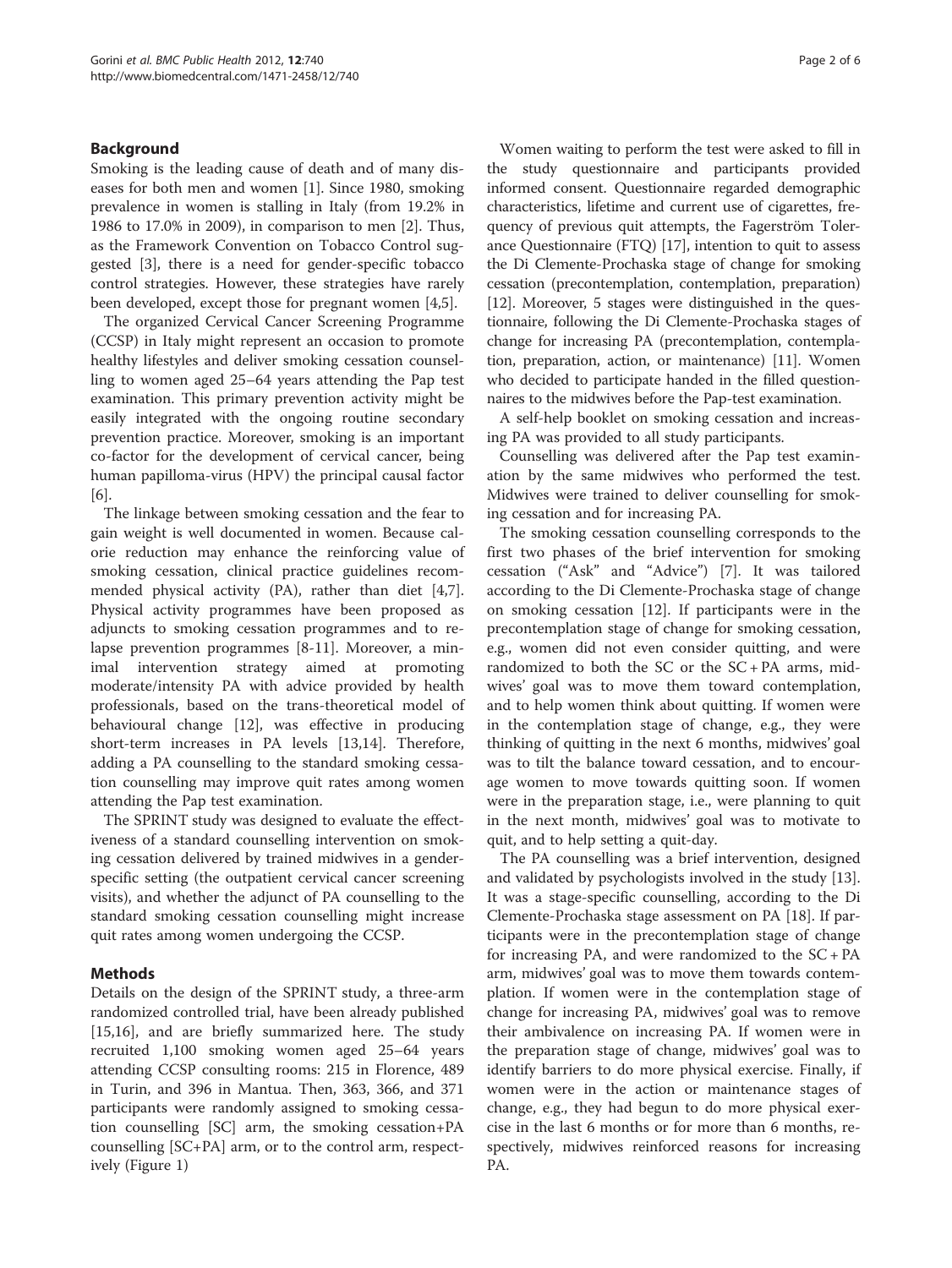<span id="page-2-0"></span>

A telephone follow-up was scheduled after six months from the intervention, in order to know how many women successfully quitted, and, among those who did not quit, how many improved their motivational stage of change for smoking cessation (e.g., from precontemplation before the intervention to contemplation or preparation after the intervention; from contemplation before the intervention to preparation afterwards), and how many reduced the number of cigarettes smoked per day. Moreover, PA levels after the intervention were assessed during the follow-up interview.

The SPRINT Study was submitted and approved by the Ethics Committee of the Local Health Authority of Florence, Italy (authorization n.143/2009). This trial study is registered, number ISRCTN52660565.

## Analysis

Three main outcomes were analyzed: quitting smoking, improving the motivational stage of change for smoking cessation, and reducing the number of cigarettes per day. Additionally, we analyzed PA outcomes (percentage of women engaged in moderate/intense PA for at least 30 minutes on at least 5 days per week; improvement of their stage of change for increasing PA).

In order to take into account the hierarchical structure of the data, estimates of the intervention effect at sixmonth follow-up for all centers were obtained with random effects logistic regression models with centre as a random effect, and including age as covariate. The

model was not adjusted for baseline characteristics because there were no significant differences among groups at baseline [\[15](#page-5-0)]. Analysis was by intention to treat. The software STATA 11 was used for the analyses.

## Results

Among 1,100 participants, 93 were lost to the follow-up (8.5%): 13 participants from Florence (6.0% of Florentine participants), 59 from Turin (12.1%), and 21 from Mantua (5.3%).

The crude prevalence of smoking outcomes (quit rates; percentage of participants who improved their motivational stage of change for smoking cessation; percentage of participants who reduced their daily cigarette consumption) showed few differences between the two intervention arms. For instance, quit rates were 6.7%, 8.5% and 8.2% for the control arm, SC and SC+PA arms, respectively (Figure [2](#page-3-0)). A regression model analysis did not show any differences in the smoking outcomes between SC and SC+PA arms (data not shown). Moreover, participants randomized in the SC+PA arm did not report any increase in PA, in terms of percentage of women engaged in moderate/intense PA for at least 30 minutes on at least 5 days per week (odds ratio [OR] =1.10; 95% confidence interval [CI]:0.73-1.68), or in terms of improvement of their stage of change for increasing PA (OR=0.87; 95% CI:0.59-1.26), in comparison to participants in the SC arm.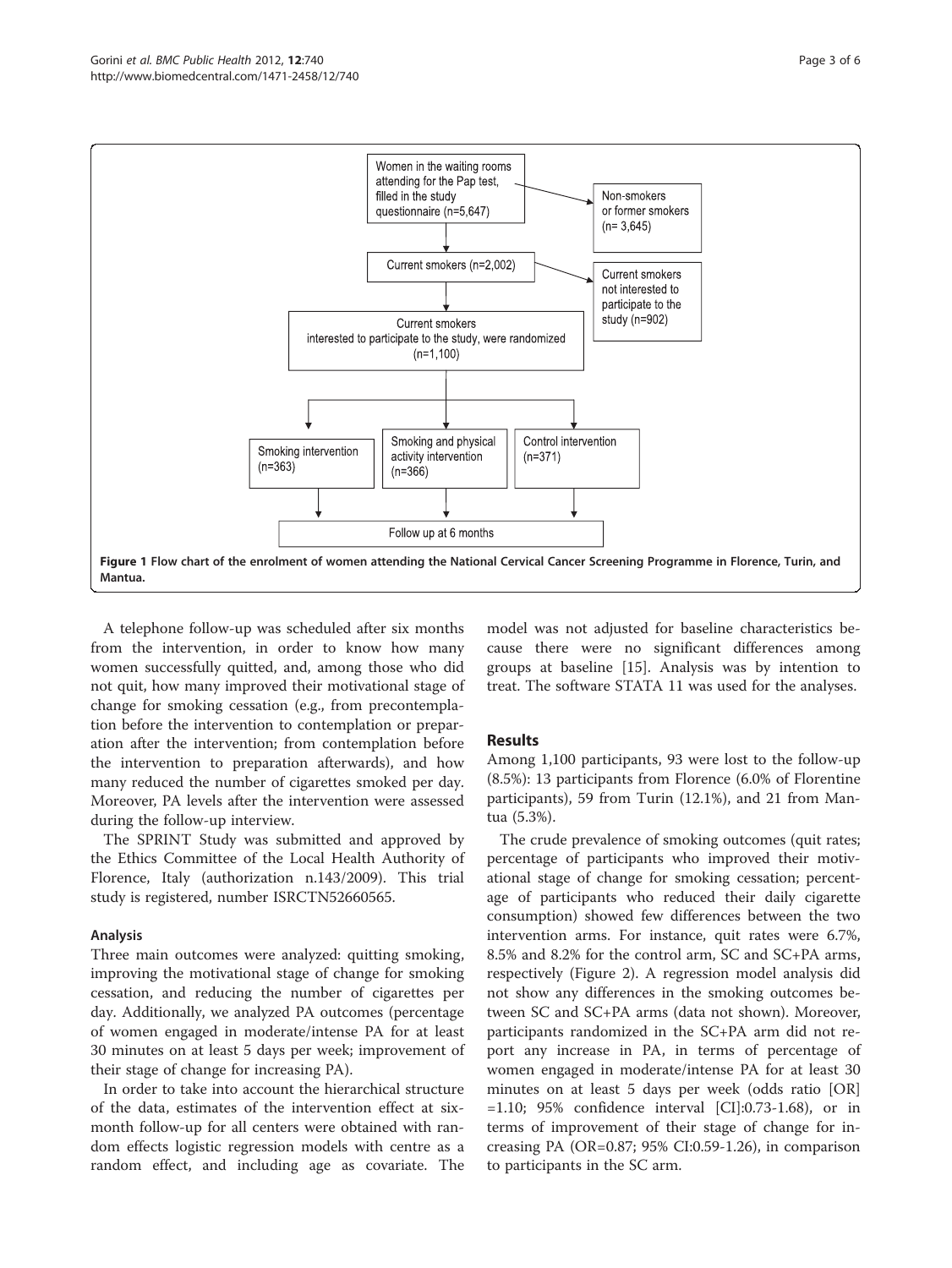<span id="page-3-0"></span>

Since results in the two intervention arms did not differ significantly, we conducted an analysis collapsing the two intervention arms (Table 1). Participants randomized in both the intervention arms and in the preparation stage of change doubled their likelihood of quitting at 6-month follow-up relative to control participants (OR==2.1; 95% CI: 1.0-4.6). On the contrary, participants randomized in the intervention arms and in the precontemplation stage of change at baseline showed a 70% reduction (OR=0.3; 95% CI: 0.1-0.9) in the odds of

quitting at 6-month follow-up. Moreover, participants in the intervention arms and in the contemplation stage were more likely to reduce their daily cigarette consumption after the intervention (OR=1.8; 95% CI: 1.1- 3.0).

## **Discussion**

Our study has shown that smoking cessation counselling delivered by midwives during the Pap-smear screening was effective in increasing 6-month quit rates in women

Table 1 Adjusted odds ratios (OR) with corresponding 95% confidence intervals (95%CI) of smoking outcomes at the 6-month follow-up (quitting smoking, improving the motivational stage of change for smoking cessation, reducing the number of cigarettes per day) byh motivational stage of change

| All centers, by motivational stage of change * | Quitting<br>smoking |    |      | Improving the motivational stage<br>of change for smoking cessation |          |         | Reducing the number of<br>cigarettes per day |     |         |          |
|------------------------------------------------|---------------------|----|------|---------------------------------------------------------------------|----------|---------|----------------------------------------------|-----|---------|----------|
|                                                | Ntot °              | N  |      | OR § 95%CI                                                          | N        | OR $\S$ | 95%CI                                        | N   | OR $\S$ | 95%CI    |
| Precontemplation                               |                     |    |      |                                                                     |          |         |                                              |     |         |          |
| control arm                                    | 113                 | 9  | $1*$ |                                                                     | 28       | $1*$    |                                              | 27  | $1*$    |          |
| experimental arms                              | 230                 | 7  | 0.3  | 0.1, 0.9                                                            | 72       | 1.4     | 0.8,2.4                                      | 68  | 1.3     | 0.8, 2.2 |
| Contemplation                                  |                     |    |      |                                                                     |          |         |                                              |     |         |          |
| control arm                                    | 129                 | 6  | $1*$ |                                                                     | 32       | $1*$    |                                              | 31  | $1*$    |          |
| experimental arms                              | 230                 | 15 | 1.3  | 0.5, 3.5                                                            | 53       | 1.0     | 0.6, 1.6                                     | 86  | 1.8     | 1.1, 3.0 |
| Preparation                                    |                     |    |      |                                                                     |          |         |                                              |     |         |          |
| control arm                                    | 117                 | 9  | $1*$ |                                                                     |          |         |                                              | 42  | $1*$    |          |
| experimental arms                              | 243                 | 36 | 2.1  | 1.0, 4.6                                                            | $\equiv$ |         | $\equiv$                                     | 77  | 0.8     | 0.5, 1.3 |
| Overall **                                     |                     |    |      |                                                                     |          |         |                                              |     |         |          |
| control arm                                    | 371                 | 25 | $1*$ |                                                                     | 60       | $1*$    |                                              | 104 | $1*$    |          |
| experimental arms                              | 729                 | 61 | 1.2  | 0.8, 2.0                                                            | 125      | 1.1     | 0.8, 1.6                                     | 241 | 1.2     | 0.9, 1.7 |

ORs were calculated considering the two collapsed intervention arms with respect to the control arm.

\* multilevel analysis.

§ adjusted for age.

° Ntot: participants in the collapsed experimental arms and in the control arm.

\*\* the number of participants reported in the Overall line do not always corresponds to the sum of the number of participants in the three stages of change, because of some missing values.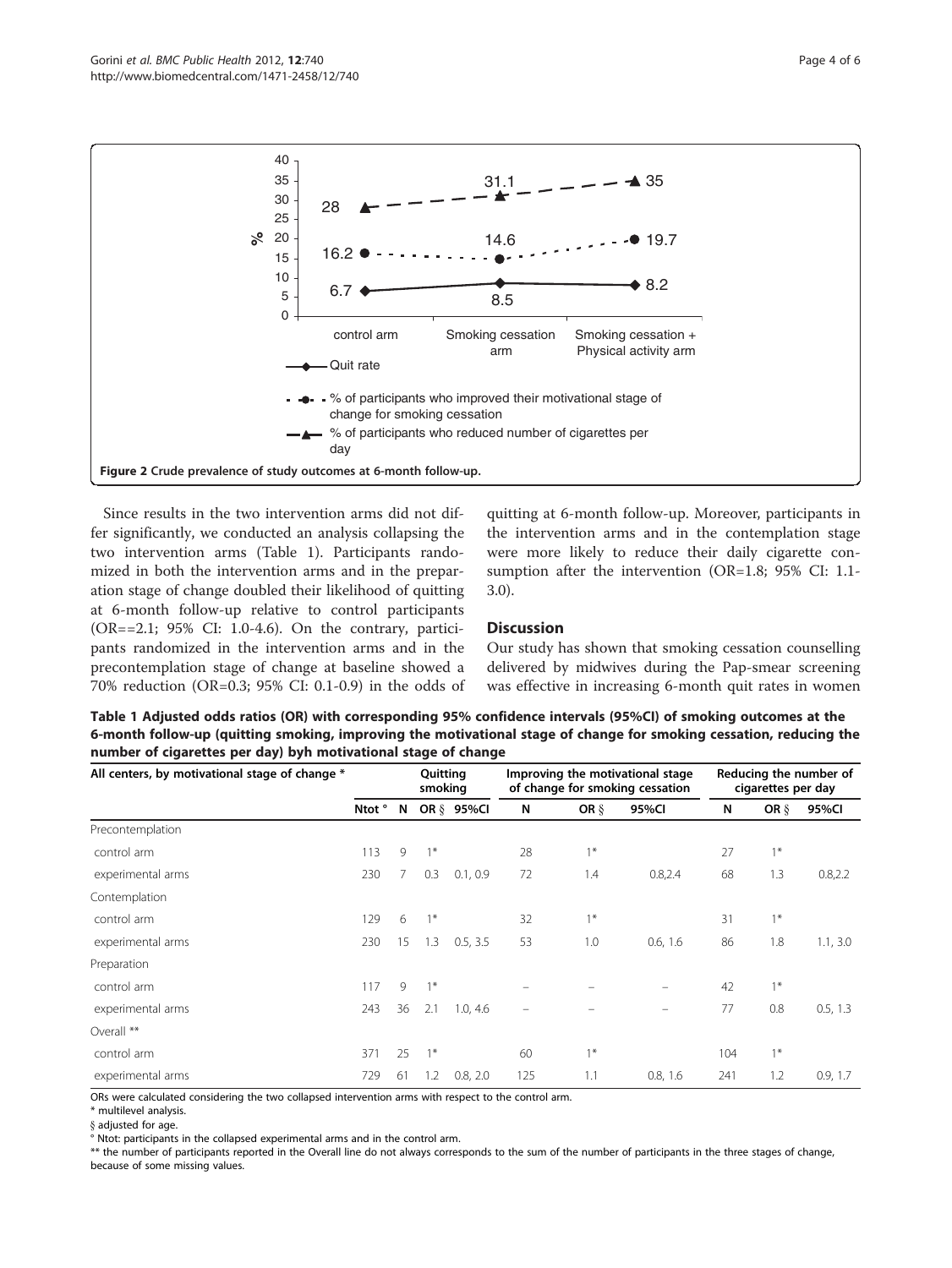in the preparation motivational stage of change for smoking cessation. Moreover, it was effective in increasing the proportion of women who reduced their daily cigarette consumption among women who did not quit and were in the contemplation motivational stage of change for smoking cessation. On the contrary, our study did not show any effect of PA counselling both on smoking cessation and PA outcomes. Finally, participants in the two intervention arms and in the precontemplation stage of change for smoking cessation recorded significantly lower cessation rates than women of the control group.

Thus, the widespread use of smoking cessation counselling delivered by midwives to smokers in the preparation and in contemplation stages of change for smoking cessation should be recommended during the Pap test. On the contrary, it could be sufficient for smokers in the precontemplation stage to receive a self-help booklet on smoking cessation.

Even though the proportion of women likely to become long-term quitters as a result of a midewifemediated intervention during the cervical cancer screening is likely to be small (8-9%), however the effect could be important, given the large number of women who could be reached in this setting. In fact, the cervical cancer screening programme in the last years in Italy was attended by about 300,000 current smokers [\[19\]](#page-5-0).

Our results regarding smoking cessation rates for women in the preparation stage of change were consistent with those recorded in the meta-analysis on nursemediated smoking cessation interventions in smokers who were not hospitalized, which showed a significant increase in the success rates in comparison to the control group (OR = 1.84; 95% CI :1.49-2.28) [\[20\]](#page-5-0).

Even though promoting moderate/intensity PA with advice provided by health professionals, based on the trans-theoretical model of behavioural change, independently from smoking status, was effective in producing short-term increases in number of minutes walked among inactive individuals contemplating changes in their PA levels [[13,14\]](#page-5-0), in our study PA counselling did not show any effect on PA and smoking cessation outcomes. A Cochrane review of 13 randomized controlled trials examining PA programmes as a support for smoking cessation concluded that there was limited evidence that it helped [[8\]](#page-5-0). Moreover, a review and meta-analysis on behavioural interventions to promote cessation and prevent weight gain found that combining smoking treatment and behavioural weight control did not produce significantly higher abstinence, than did smoking treatment alone [[21\]](#page-5-0). In a recent trial conducted in Switzerland, participation in a PA programme as an aid for smoking cessation did not significantly increase smoking cessation rates and did not significantly reduce

weight gain [[22\]](#page-5-0). On the contrary, a relapse prevention intervention showed that increased moderate to vigorous PA significantly predicted sustained 6-month abstinence [[11\]](#page-5-0).

Midwives in all study centers reported that the critical point in delivering smoking cessation counselling in the occasion of the CCSP, was time constraints due to the high number of women invited per day for the Pap test. In order to achieve the goal of including smoking cessation counselling in the daily activity of midwives in the cervical cancer screening setting, focus group were organized and midwives recommended to increase of about 1–2 minutes per woman the expected duration of time visit for doing Pap test.

This study has a number of limitations. First, even though the sample size required 430 participants per arm [\[15\]](#page-5-0), we recruited only 370 women per arm, because one initially enrolled study center did not conduct the study. Second, all the outcome measures on smoking cessation and PA were self-reported, even though selfreports are considered a low-cost approach to obtaining sufficiently accurate information on tobacco use and PA [[23,24\]](#page-5-0). Third, participants were more likely to be in the preparation stage of change for smoking cessation than non-recruited smokers [\[15](#page-5-0)]. This high prevalence of participants in the preparation stage of change could have determined a higher than expected cessation rate in the control group. In fact, cessation probabilities among Italian women aged 30–59 years was about 3.1%-3.7% in 2000–2009 [[25\]](#page-5-0), almost the half of that recorded in the control group (about 7%). This could have determined an underestimation of the effect of the intervention. Fourth, we were not able to monitor the different intensity of counselling on PA or smoking cessation according to the motivational stages of change, even though midwives were trained in order to deliver different intensity of counseling.

## Conclusions

Smoking cessation counselling delivered by midwives to smokers in preparation and contemplation stages of change during the Pap-smear screening was effective and should be extended to all the outpatient cervical cancer screening centers, given the high number of women attending the cervical cancer screening programme in Italy. It should also be recommended that the daily number of invited women for the Pap-smear examination should be slightly lowered, in order to let midwives deliver smoking cessation counselling to smokers.

#### Competing interest

The authors declare that they have no competing interests.